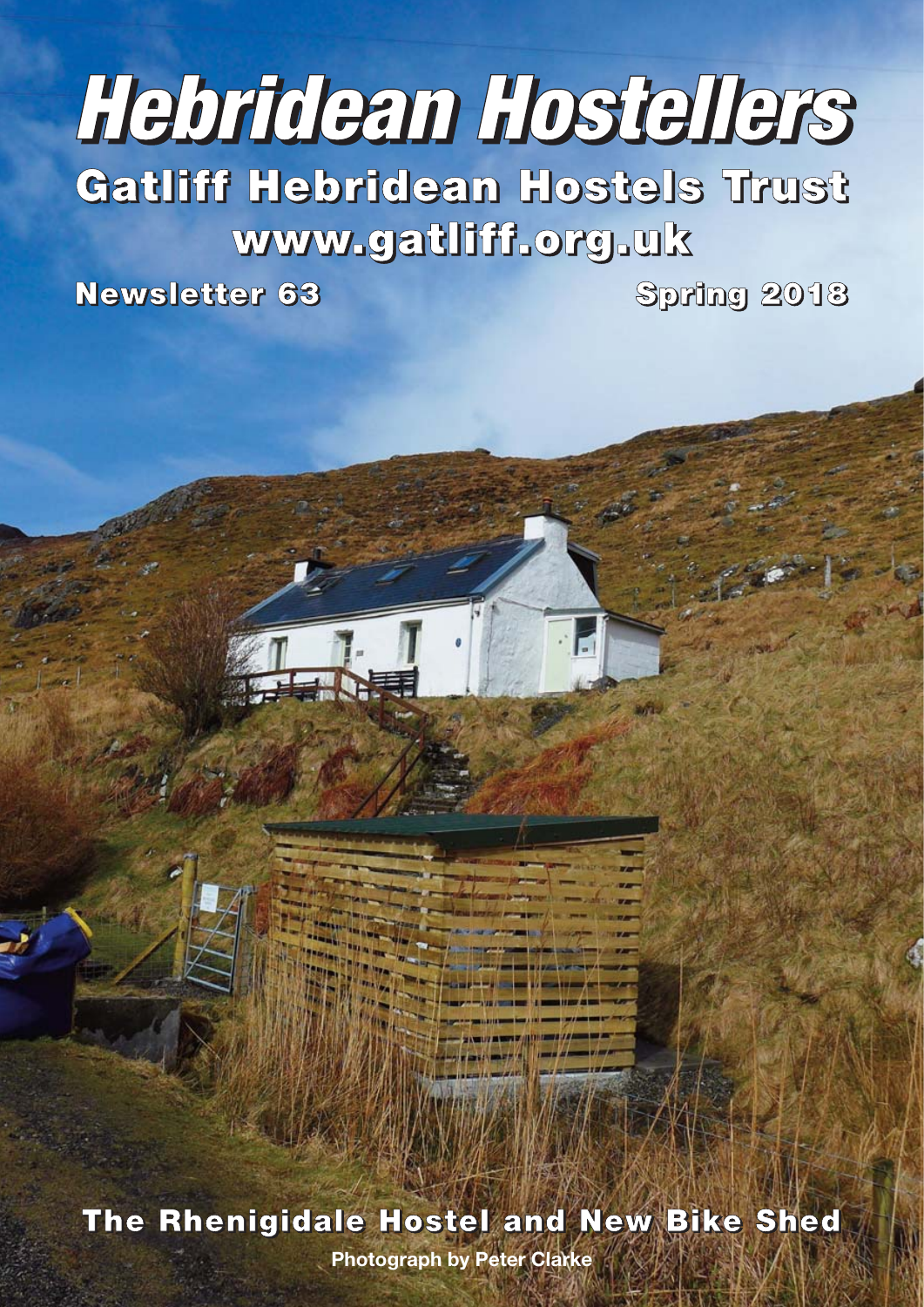## **From the Chairman**

**Peter Clarke, Chairman, writes -** In June, the **Gatliff Hebridean Hostels Trust** will be 30 years old. The Trust was incorporated as a Company Limited by Guarantee on 10 June 1988. The first Executive Committee meeting was held on 11 June and the first AGM on 21 July 1989. Philip Lawson and I, two members of that committee, have served continuously for the whole period.

Others such as Jo Burgess, Alan Busson and John Joyce were involved in the early days, but have since made a come-back! I thank all the EC members for their service to the cause of the hostels. The AGM, is perhaps, an opportunity to reflect on what the next 30 years might bring. There is little doubt that there will be **challenges**, for which we need to be ready.

This year's **AGM** will take place on **Saturday 30 June,** again at Glasgow Youth Hostel. Coffee from 10.00, AGM at 10:30, followed by a Members' Forum, concluding with lunch at noon. This year there will be no speaker in order to give members the maximum time to ask questions on hostel matters. The meeting will conclude with lunch. Full documentation will be sent out in early June. (You will also be hearing from me on the subject of the General Data Protection Regulation!)

In the autumn I referred to the plans being developed by Howmore Church, our neighbours in South Uist, to make **Howmore a destination for pilgrims**. Their work is ongoing but, sadly, their first application for Lottery Funding was knocked back.

Back in September 2016 we asked members and others to put forward ideas for the development of our building, the **Old Croft House,** Howmore. The EC will be discussing this topic over the coming months. If you have any thoughts on the matter, please let us know. Is there a demand for bookable family or group accommodation, especially for groups such as school or youth groups?

Do try to visit the hostels this summer. However many times I visit, the hostels always work their magic on me. The **essence of the Outer Hebrides** is right outside each of our hostels: The tranquil, but gaunt beauty of Rhenigidale best enjoyed sitting outside the hostel; the mesmerising quality of the sea at Berneray; plus Howmore's gentle arcadia and intriguing ecclesiastical ruins. Go further. Stay longer.



*The Gaunt Beauty of Rhenigidale - Peter Clarke*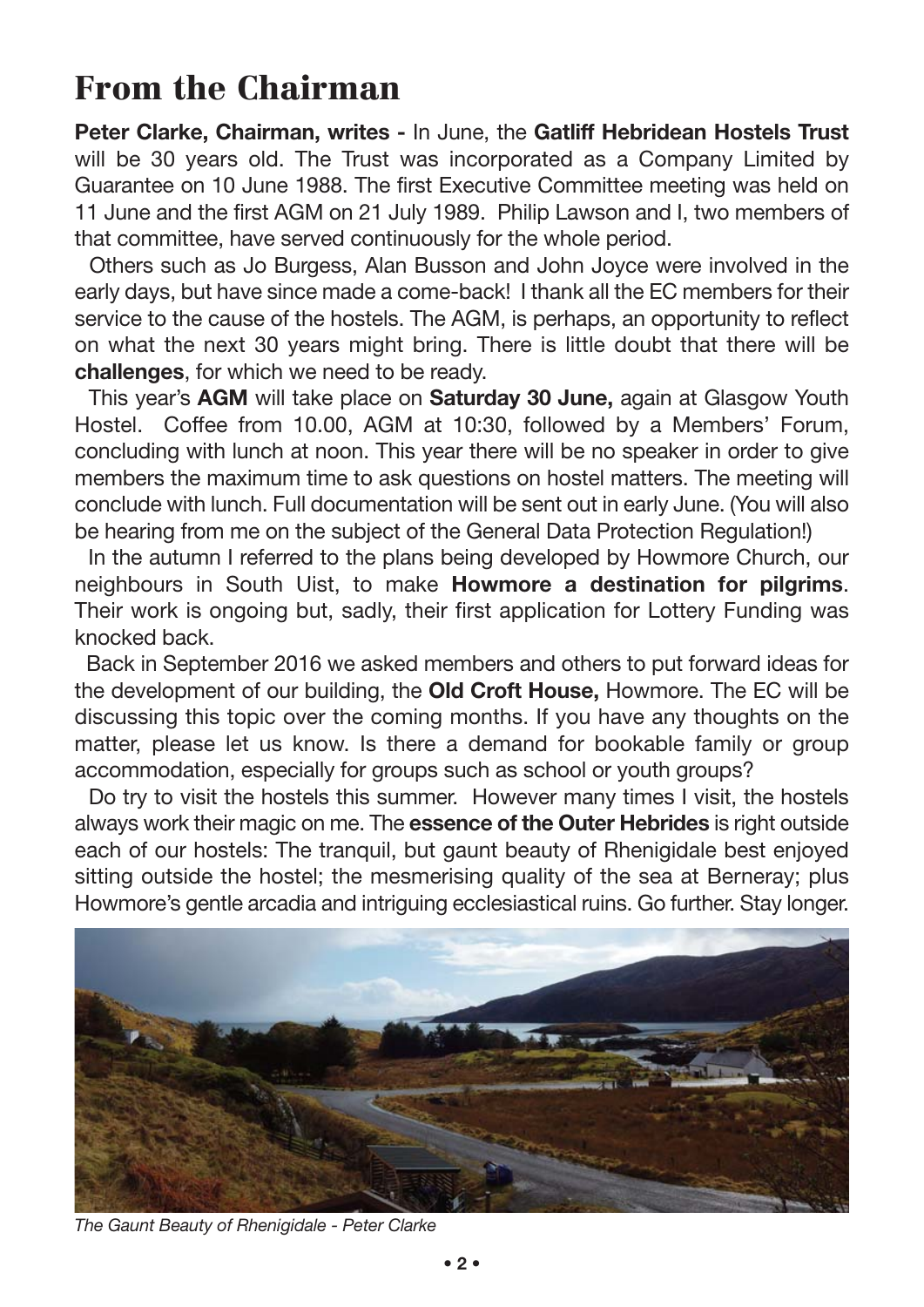# **A Sense of Urgency**

Time and the elements are remorseless. In the case of the GHHT, this observation relates to the trustees growing older and the fabric of the hostels being exposed in north-westerly coastal areas. With matters of maintenance constantly needing attention, there are major construction demands looming ahead. Funding is a requirement, but volunteering and expertise are vitally needed.

John Joyce has now been in charge of project management for ten years. It would be of great value for him to be 'shadowed' by someone to take over his work in due course - for his knowledge of the details of three different buildings is an immense asset. His achievements at Howmore have brought a building from 'bothy-to-starred-hostel' status.

When John and a work-party of Eddie Webb, Meg Richards, Frances Passey and Sheila Hamilton were at Rhenigidale late last year, they built the new bicycle shed, solved recurring drainage problems, cut back vegetation from encroaching on the path, painted fencing and railings, discouraged rodents and undertook assignments to restore the kitchen decor as well as to preserve many features of the hostel.

John's assessment of Berneray means that soon shower and wash-rooms, windows and thatch will need attention. These are of critical importance and, on an ideal time-frame, would be phased in with proposed Croft House, Howmore, renovations. This could all prove too much for an organisation that has large appeal and a small work-force. The trustees are aware of this conundrum and seek solutions.

## **This Golden Fleece**

Esther Rutter, an enthusiastic knit-a-holic, had a memorable 2017 when she visited British places where wool products have been devised over the centuries. She went from Kent to Fair Isle, from the Cotswolds to Berneray, spending a memorable week at our hostel. Go to 'This Golden Fleece' https://thisgoldenfleece.wordpress.com/ - log into her Hebridean Adventure, a part of *A Very British History of Wool*.



*Cyclists at Berneray - Peter Clarke*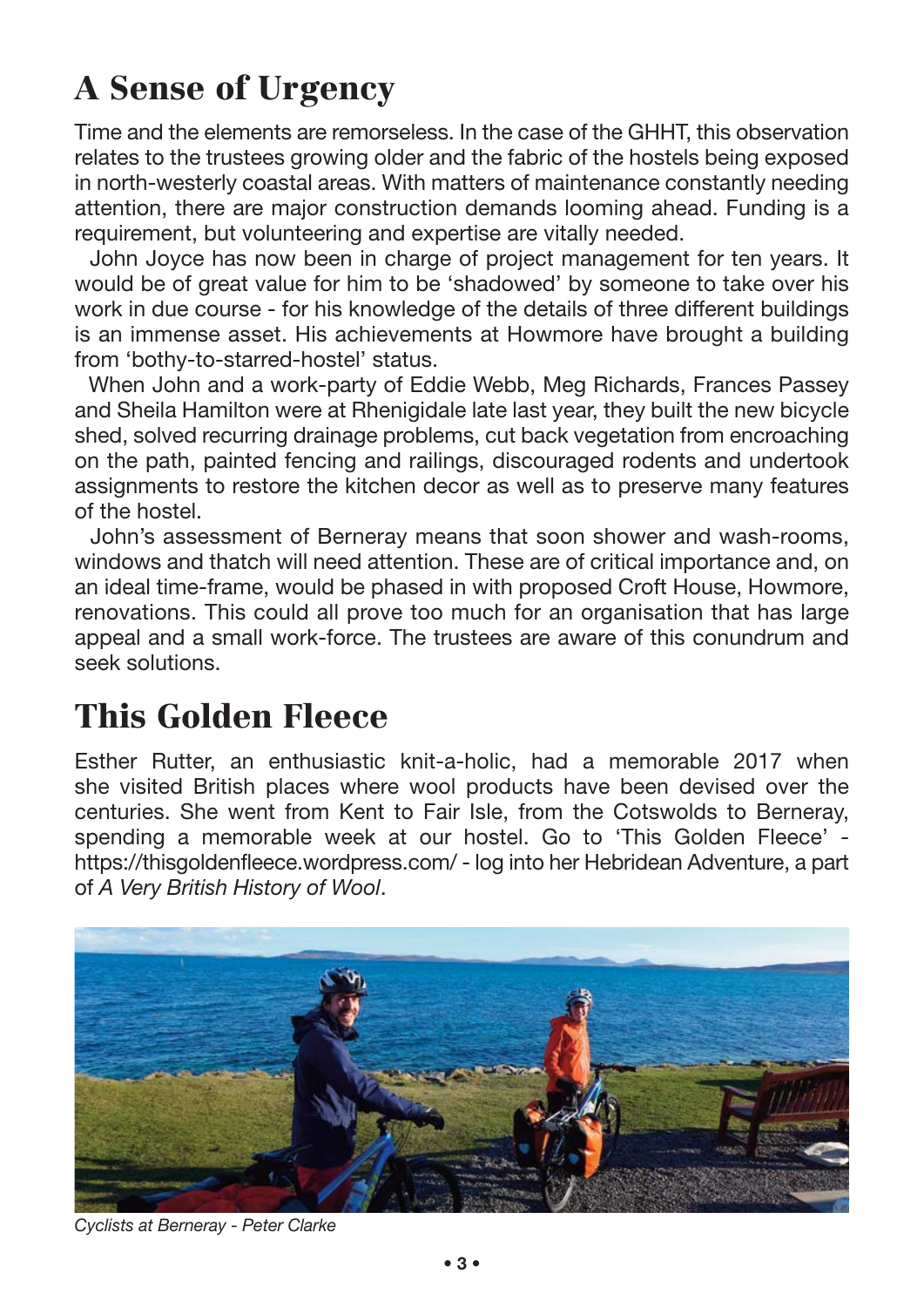## **Hooked on the Hebrides - Part Two**

**Philip Lawson, former GHHT Teasurer, writes:** 'My first close-up view of the Outer Hebrides was in June 1960 from the deck of a Scalpay fishing boat sailing through the Sound of Harris for St Kilda. I was a member of one of the early work parties of the National Trust for Scotland. I had seen the Western Isles' outlines many times before, but from the hills of the mainland or other islands.

I had read the works of Seton Gordon, W H Murray and others who kindled a desire to visit, while I had often passed through Mallaig on the way to Skye and observed the 'Outer Islands' steamers MV *Lochmor* and, later, MV *Loch Seaforth*. They made long, slow journeys to places with sparse public transport and accommodation.

So the constraints of time and student finances delayed the pleasure for a few years, until after the introduction of the first car ferries in 1964 and, in 1966, the SYHA's opening of a hostel at Stockinish. Seven miles south of Tarbert, it could be reached within a day from the mainland. My first visit there was a revelation.

The rocky terrain of east Harris on the road down to the hostel resembled the surface of the moon, yet a few miles away were the most spectacular beaches, every bit as attractive as those in the South Seas, so long as tropical heat was not a requirement. This was an island with a difference!

Howmore was opened in 1966 by the Gatliff Trust, but it was three years later before I was able to visit. In July 1969, having acquired a small car, a friend and I set off for the Outer Hebrides. We travelled on the MV *Hebrides* from Uig to Tarbert and stayed at Stockinish to explore Lewis and Harris.

We knew about the hostel at Rhenigidale, but, famously, it still had no road access so was not included in our itinerary. Our base at Howmore holds the fondest memories. For seven days, we walked the beaches, observed the birds, climbed Ben More, and discovered the prehistoric and medieval remains.

Each evening we indulged in rudimentary catering while enjoying the conviviality of our fellow-hostellers. We also relished a couple of nights when we had the hostel to ourselves. Many changes have affected the islands in the 49 years



*Some of the Many Changes at Howmore - Peter Clarke*

since those blissful days and for me nothing can ever compare with those first impressions.

Happily the Gatliff hostels are still offering simple friendly hospitality on a 'do-it-yourself' basis in a wonderful environment to enable others to create their own memories. Long may they continue to do so.'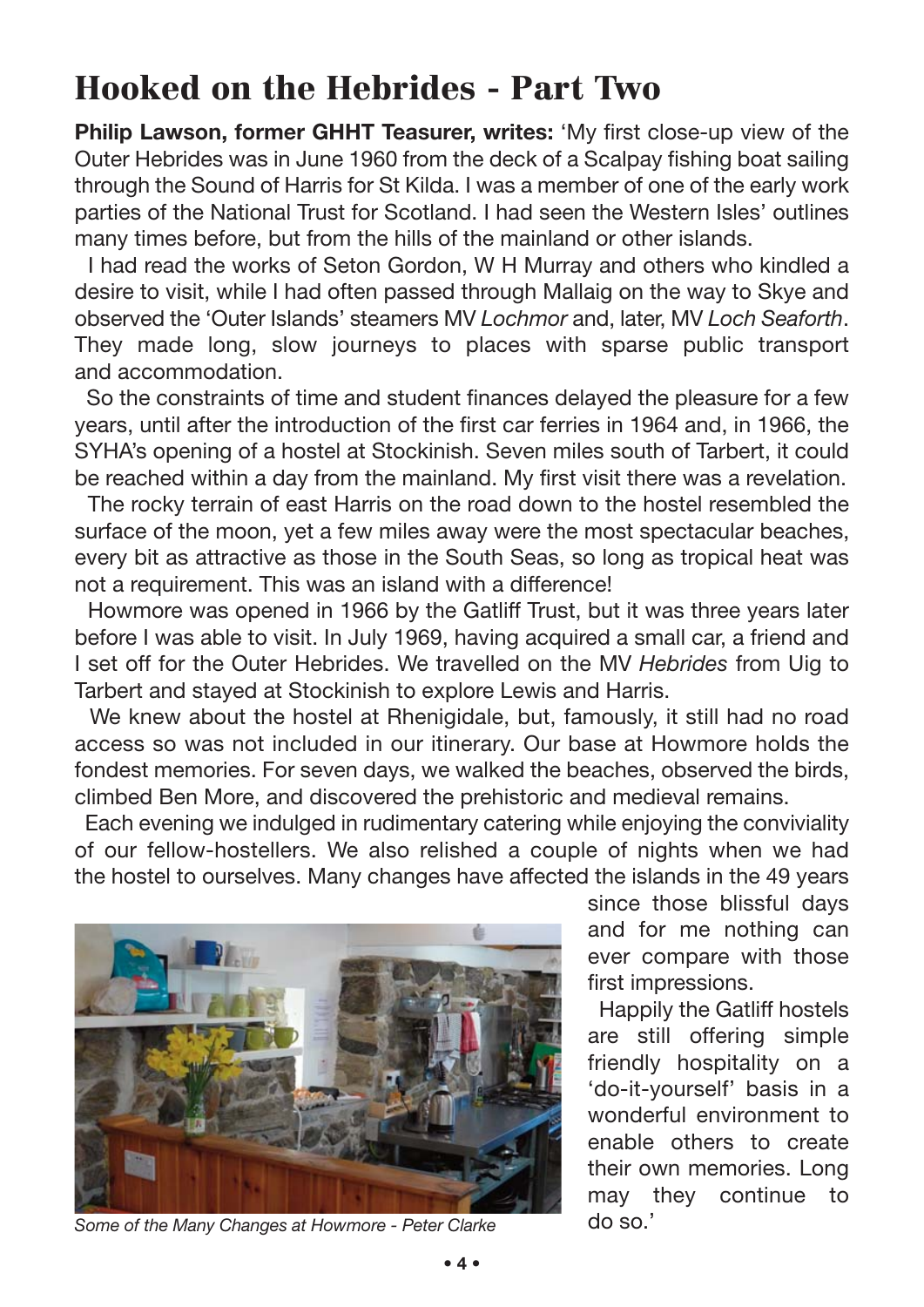## **Things that Make Me Happy in the Hebrides**

**Heidi Dore writes:** 'The Outer Hebrides has been ranked the happiest place in Britain in a new survey. But what is so special about a remote archipelago where a 70mph wind is a breeze and no one escapes the menace of the midge? The answer lies in a curious but happy paradox. The Outer Hebrides satisfies the deep and conflicting human need for solitude, space and freedom - and a longing for meaningful connections and friendship.

It is a place where you can experience emptiness - and profound fulfilment. The Gaelic name, Eilean nan Gall, or Islands of Strangers aptly describes a land where so many outsiders return because they feel at home. When you have had your fill of emptiness, head to the friendly charity-run hostels in stunning locations on Harris, Berneray or Uist for the solace of company.

They are based in charming traditional buildings and are run with a generous, open-minded, easy going ethos - offering shelter at all hours. There are few pubs or evening activities on the islands, so they fulfil an important social function for Hebrideans and travellers alike, attracting people from all walks of life and ages.

A welcoming open fire, no phone signal or WiFi, and accommodation which obliges you to sit around a table with strangers, fosters a special ambiance. You may find yourself swept up in the birthday celebrations of girls from Barra, a boozy night out for fishermen from Stornoway or an art class from Lochboisdale. The place attracts extraordinary characters, and you'll be guaranteed soulful conversations and whisky-filled hilarity. Few things can beat listening to the howling wind from within.'

## **Mountain Bothies Association**

Here is an organisation with a comparable ethos to that of the Gatliff Hostels. At the GHHT Spring meeting in Stirling, Peter Rowell spoke about the 53-year-old MBA of which he is Area Organiser for the South-West Highlands. The Association maintains 102 bothies in Scotland, England and Wales. Last year 482 volunteers helped on 123 work-parties - all of which involved journeys to simple shelters in remote country.

Your Editor then continued from the meeting north to Sutherland and Caithness, counties with remote enclaves, and had the pleasure of visiting Bernard and Betty Heath, founders of the MBA, at their Thurso home. Alas, Bernard does not recall his remarkable contributions to the 'Outdoor Movement', but Betty was in her characteristic sparkling form.



*The MBA Bothy at Usinish - South Uist - a 'Neighbour' to Howmore - Danny Rafferty*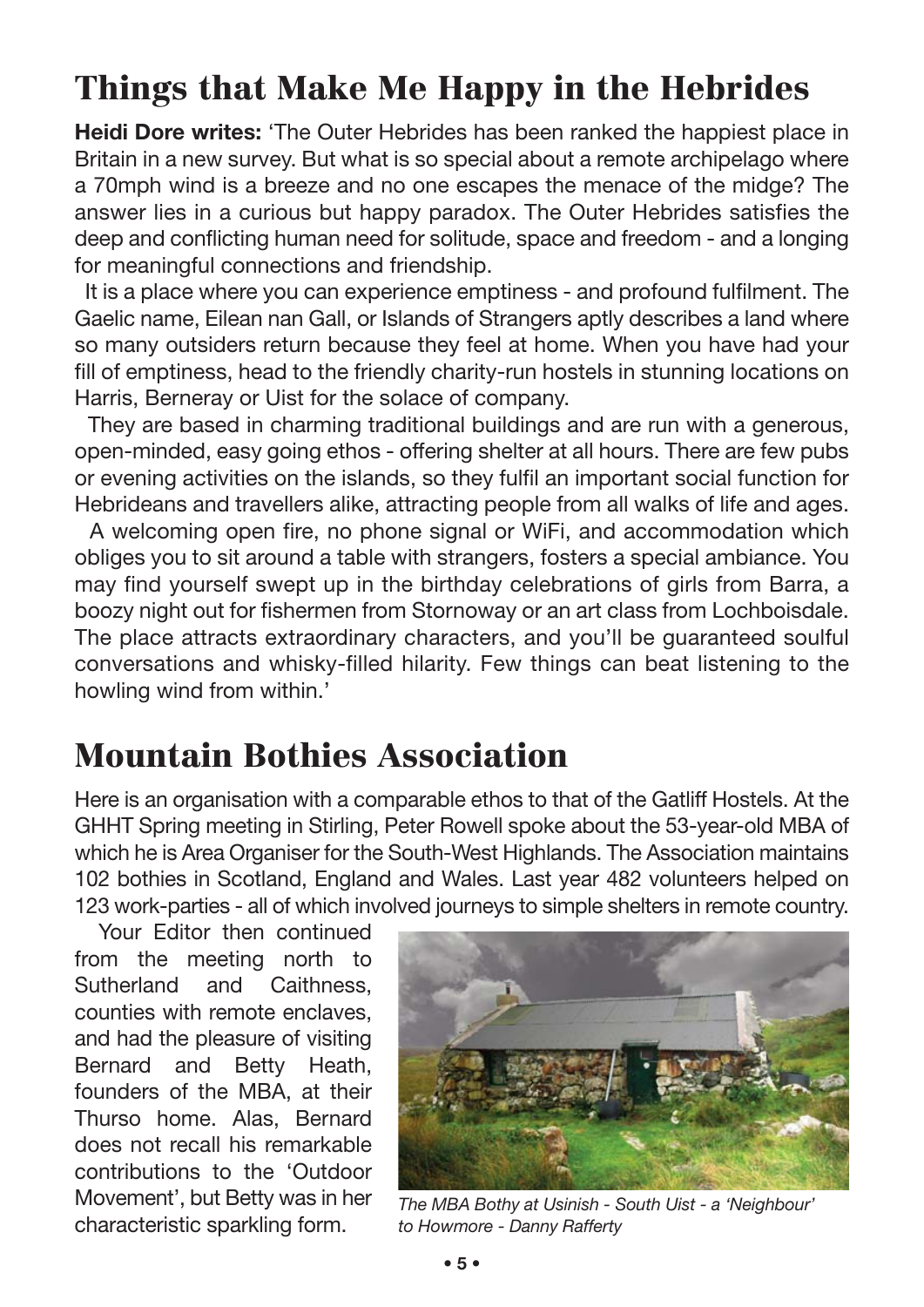## **Celebrations for the Road**



Some 30 years ago there was excitement in Rhenigidale for the road was on its way. First would come the Land Rover track and, eventually, the official opening. Accordingly plans are being made to celebrate the anniversary of the last settlement of its size in the UK to be linked to

*Beach at Rhenigidale - Peter Clarke*

the national road network. Those hostellers who recall having to walk, must now be at least 40 years of age.

The GHHT has provided a particularly appropriate feature with the construction of a bicycle shed at the foot of the hostel steps. It provides elements of shelter and security for cycles which have cruised down and laboured up the road. It seems hard to believe that, in a village with a history that extends for some 200 years, this means of transport to and from it is relatively new.

## **Loop the Way**

The Hebridean Way consists of long-distance routes for both walkers and cyclists. It has been officially opened and newcomers are making their venturous ways. Our hostel at Howmore is a few yards off the path and about a half-mile from the road. It's at the epicentre. Berneray and Rhenigidale are in several ways 'just missing out' and people need encouragement to loop briefly off the designated routes and stay.

Berneray appears to be perfectly placed, a 30-minute walk from the Sound of Harris ferry terminal. However, users of the Way tend to proceed with the wind behind them, taking the south-to-north direction. Those keen on taking the late afternoon ferry miss out on the enchanting island as well as its hostel. Taking in Rhenigidale needs that extra effort, but it's so worthwhile. Do spread the word … 'loop'!

### **Julian Paren**

Some people have the knack of applying their minds vigorously in conditions that are rigorous. Julian Paren's career was with the Cambridge-based British Antarctic Survey and research expeditions into that hostile continent. In his retirement he has, among other pursuits, served for three years as Secretary to the GHHT. Now he feels it is time to focus on his work with several Black Isle community projects, ways of preserving the train sleeper services to London and promoting www.geograph.org.uk

This photographic record of every square kilometre in Britain and Ireland is still to be completed. We are particularly grateful to him for the ways in which he has, as a trustee, put the information and activities about us on the wider 'map' of the internet by enhancing www.gatliff.org.uk Here visitors to the web are readily converted to become prospective users of the hostels by, among other features, videos. He looks forward to continuing as an active member, following five years as a trustee.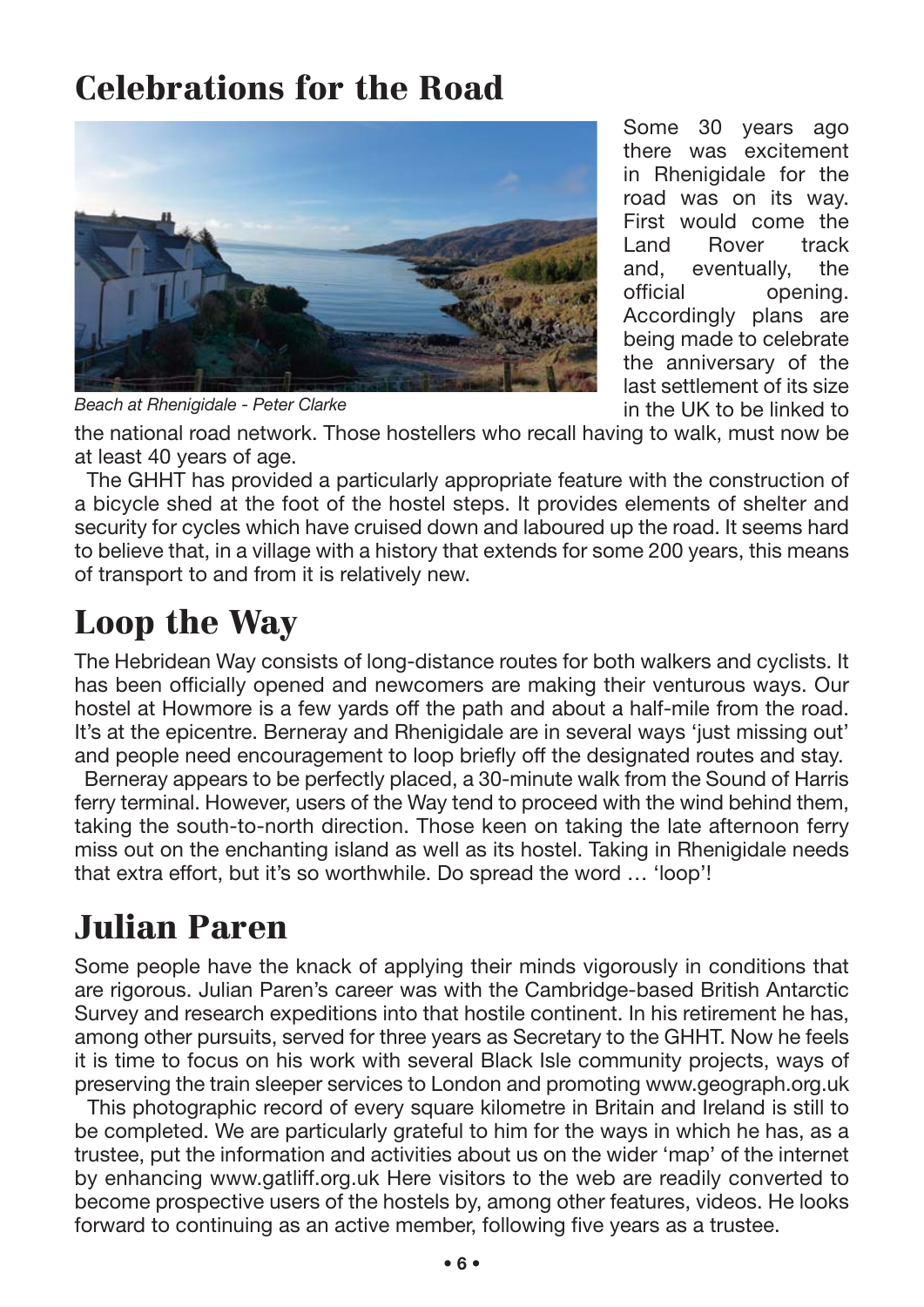#### **From the Hebridean Hostellers Issue of Five Years Ago …**

**'Elizabeth Gatliff,** the younger daughter of Herbert and Lois Gatliff, died on Boxing Day 2012, aged 86. … Liz vividly recalled the family walks on the South Downs during her formative years and maintained her father's enthusiasm for both the Outdoor Movement and for small, relatively remote, communities.' (Editor John Humphries) [Like father, like daughter]

#### **and of Ten Years Ago …**

'Gourmet Gatliff: The Gatliff Trust will be presenting a cash prize for the **best meal** to be produced on the cooking facilities at the hostels. The ways of entering and being judged in this competition will appear on hostel notice-boards. Calculate, cook, capture with camera … and consume.' (Editor: John Humphries) [In fact five prizes of £25 each were awarded and published in Newsletter 47]

#### **and Fifteen …**

'Our **web-site** www.gatliff.org.uk has a constant stream of visitors, well over a thousand so far this year. The counter that can be accessed from the foot of the home-page, was fitted in January 2003 and the first full month recorded 276 visitors in February. This increased to 301 in March, fell back to 218 in April, but then recorded its monthly highest number with 369 in May.' (Editor: John Humphries) *[Now we are averaging many more a month]*

#### **and Twenty …**

'The Chairperson, Peter Clarke, is researching the possibility of a **long-distance walking-route** through the islands. The aim is to establish a route from the Butt of Lewis to Vatersay, taking in all the inhabited islands, using old tracks and quiet roads' (Editor: Jim McFarlane *[Things come to pass]*

#### **Twenty-five …**

'It is with considerable regret that the Gatliff Hebridean Hostels Trust and the wardens Catrina and Tommy Tosh jointly announce that Claddach Baleshare hostel (below) is closed with immediate effect.' (Editor: Richard Genner) *[Happy memories aroused by a truly simple hostel and the good times provided]*

#### **… and Thirty**

'From 1 April 1988 the day-today management of the hostels will devolve to a **new charitable organisation,** incorporated as a company limited by guarantee. This is the Gatliff Hebridean Hostels Trust, also known by its Gaelic equivalent, Urras Osdailean Nan Innse Gall Gatliff. It will 'trade' as the Hebidean Hostellers.' (Editor: Peter Clarke) *[And trade it continues to do]*